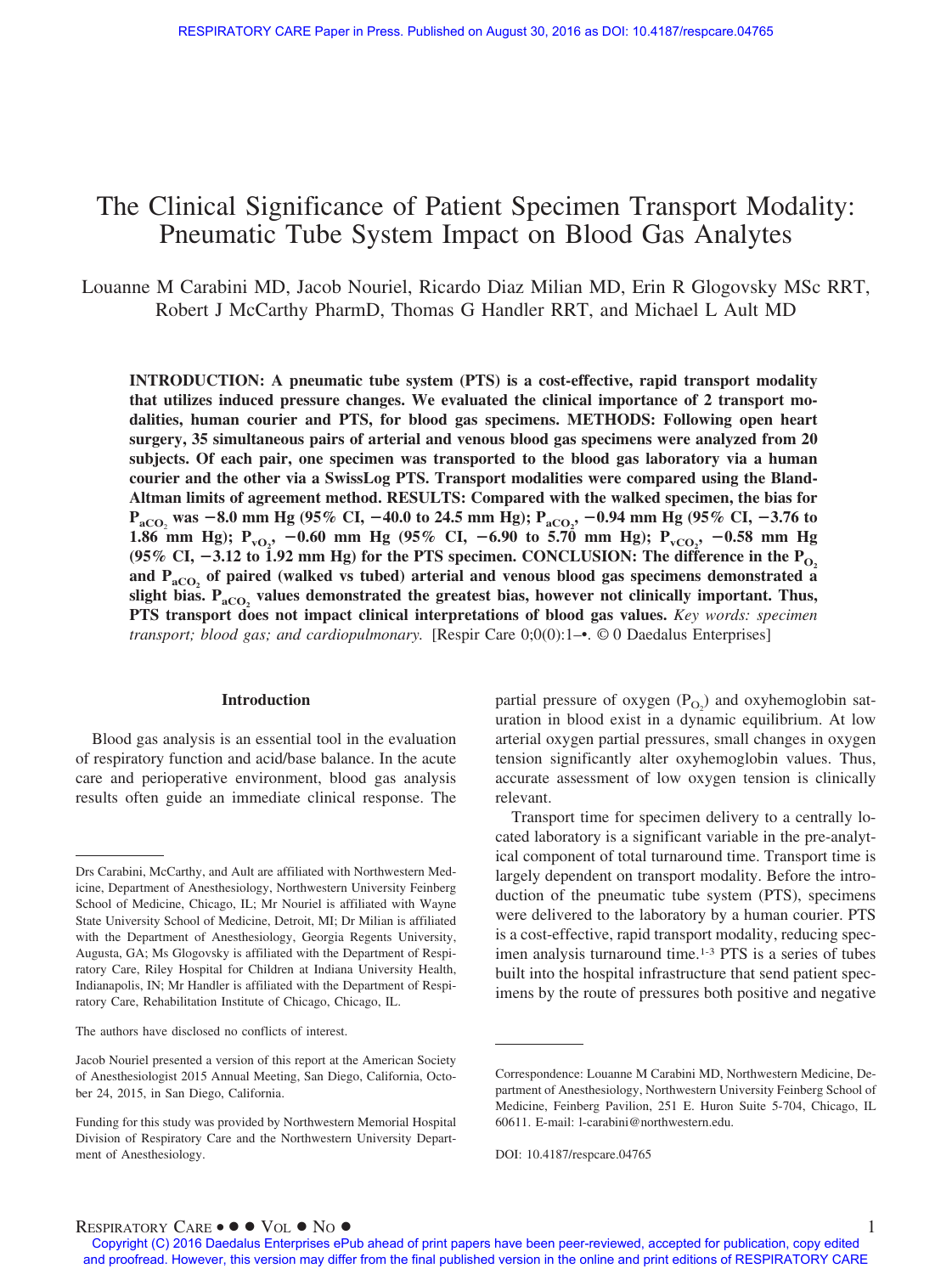## PNEUMATIC TUBE SYSTEM IMPACT ON BLOOD GAS ANALYTES

relative to atmospheric pressure at a standard speed developed specifically for the system installed. PTS induced pressure changes must be considered as a possible source for pre-analytical error for blood gas measurements.4,5 Past investigations have observed that blood gases were not significantly altered when transported by PTS.<sup>6-8</sup> However, when an air bubble is present within a specimen transported via PTS, the  $P_{O_2}$  is significantly affected.<sup>9-12</sup> A potential corollary is clinical misinterpretation.

Northwestern Memorial Hospital uses its PTS as the principle method for transporting supplies, paperwork, and patient specimens, including blood gas samples throughout the health care campus, which includes multiple buildings across 3 city blocks (approximately 0.18 miles). It is unclear whether clinically important changes occur to blood gas analytes in patient specimens transported via PTS. This prospective investigation will identify alterations in blood gas analysis in specimens transported by PTS compared with a human courier, the accepted standard. With proper sample collection within a clinical environment, we hypothesized that there is no clinically important difference between the partial pressures of oxygen or carbon dioxide  $(P_{CO_2})$  measured from blood gas samples transported via a human courier versus PTS.

### **Methods**

This was a prospective, observational study for quality control measures to validate the use of PTS for transport of blood gas samples compared with a human courier. The study design was approved by the Northwestern University Institutional Review Board, Biomedical IRB. Written informed consent by all included subjects was obtained. Subjects were screened daily from the cardiac surgery schedule. Inclusion criteria included subjects scheduled to undergo invasive hemodynamic monitoring with arterial and pulmonary artery catheters. Additionally, these subjects required routine measurements of arterial and venous blood gas samples during their postoperative period in the intensive care unit. Exclusion criteria consisted of patients lacking arterial or central venous access necessary for blood sampling, patients with Methicillin-resistant *Staphylococcus aureus*, and immunocompromised patients.

Previous quality measures for accreditation with the College of American Pathologists had demonstrated a  $P_{aO_2}$ standard deviation of approximately 4.5 mm Hg from the national mean. Using the estimate for our institutional  $P_{aO}$ . standard deviation from the national mean, 40 pairs of blood gas samples (20 venous and 20 arterial pairs of whole blood samples) would result in a 95% CI of the limits of agreement of approximately 2.4 mm Hg, which is within the 27 mm Hg range  $(\pm 3 \text{ SD})$  of acceptable analytical performance. Therefore, we enrolled 20 subjects total with arterial and venous paired samples from each to

# **QUICK LOOK**

#### **Current knowledge**

A pneumatic tube system is a rapid, cost-effective transport modality, utilizing both positive and negative pressures relative to atmospheric pressure. Previous studies of pneumatic tube system (PTS) transport of blood gas specimens have not demonstrated an effect of PTS on blood gas values.

#### **What this paper contributes to our knowledge**

Compared with human courier transport, transport of blood gas specimens via PTS utilizing maximal subatmospheric and superatmospheric pressures did not significantly alter blood gas specimen values within a perioperative clinical context. Additionally, PTS transport of blood gas specimens remains a rapid, cost-efficient transport modality irrespective of remote location specimen transport.

achieve a spread of  $P_{O<sub>2</sub>}$  values within the clinical range of 50 –200 mm Hg.

Simultaneous pairs of arterial and venous blood samples were drawn into standard 3-mm plastic blood gas Edwards Lifesciences Marquest Aspirator Syringes (Edwards Lifesciences Marquest, Irvine, California) containing 100 units of dried lithium heparin. Air was purged from each syringe per the manufacturer's instructions. One pair of arterial and venous blood gas samples was hand delivered to the blood gas laboratory while one pair of arterial and venous blood gas samples was sent to the blood gas laboratory in routine containers through the SwissLog PTS (SwissLog, Buchs, Switzerland) at ambient temperature from the furthest tube station on our health care campus. When both the walked and tubed samples arrived at the blood gas laboratory, samples were analyzed simultaneously at 37° Celsius.

The Instrumentation Laboratories GEM Premier4000 analyzer (Instrumentation Laboratories, Bedford, Massachusetts) was used to analyze all blood gas samples to ensure standards of measure consistent with accreditation by the College of American Pathologists and the Joint Commission. Results, including blood gas measurements of  $P_{\text{O}_2}$  and  $P_{\text{CO}_2}$  collected and analyzed for each sample. The duration time of sample analysis was also recorded for each subject.

Data were tested for normality using the Shapiro-Wilk W test and compared between groups using a paired *t* test. The agreement between the blood gas measurements from the samples hand delivered and the samples transported via PTS were determined using the Bland Altman limits of agreement (LOA) method. Statistical analysis was per-

Copyright (C) 2016 Daedalus Enterprises ePub ahead of print papers have been peer-reviewed, accepted for publication, copy edited and proofread. However, this version may differ from the final published version in the online and print editions of RESPIRATORY CARE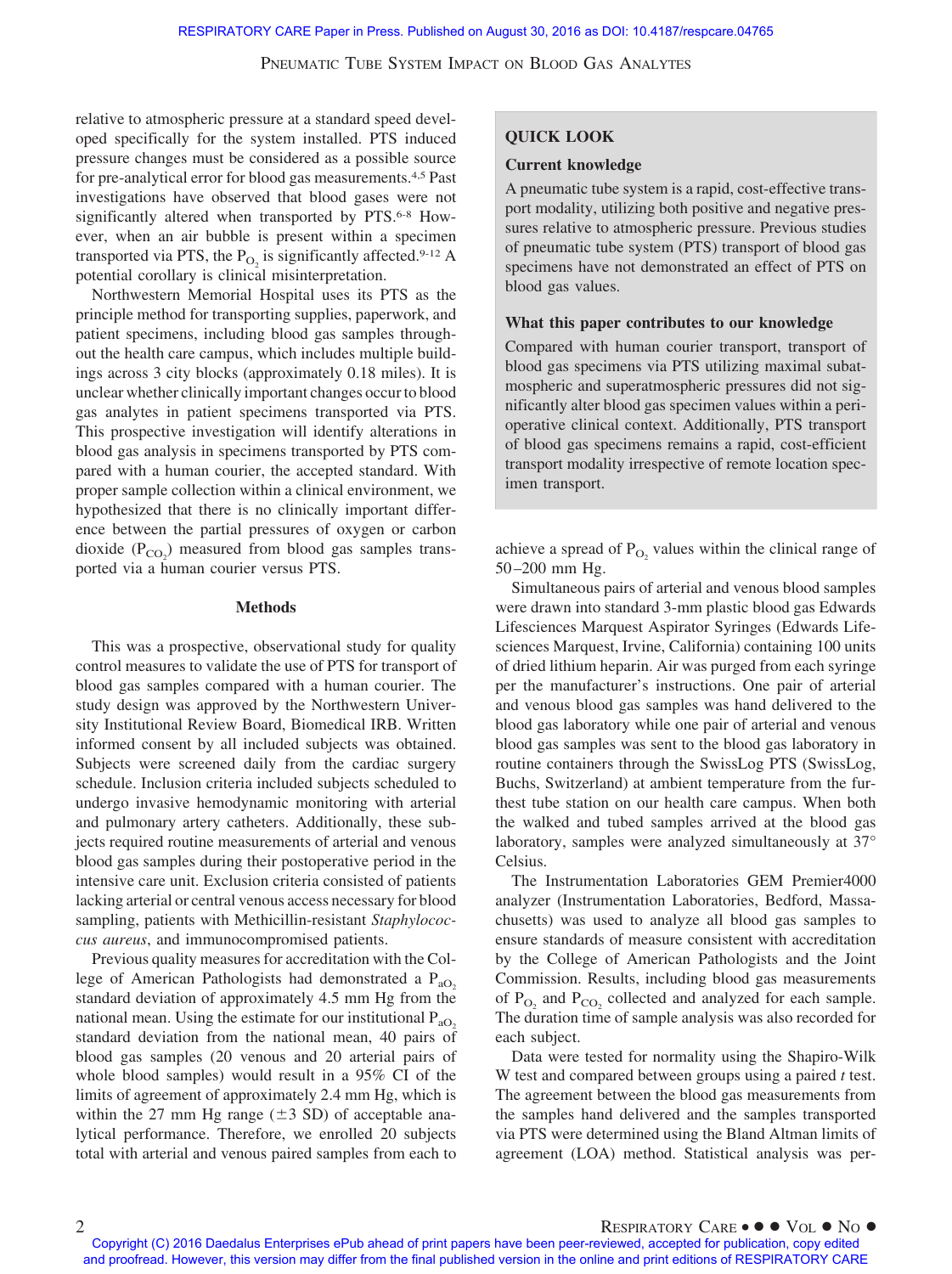# RESPIRATORY CARE Paper in Press. Published on August 30, 2016 as DOI: 10.4187/respcare.04765

PNEUMATIC TUBE SYSTEM IMPACT ON BLOOD GAS ANALYTES





formed using RKWard version 0.6.2 and R version 3.1.2 (The R Foundation for Statistical Computing, Vienna, Austria).

#### **Results**

Twenty-two patients admitted to the hospital to undergo cardiac surgery were screened for the study. Two patients were excluded before the samples were drawn: one because the anesthesiologist decided not to place a central venous catheter; the other because paired samples were not drawn simultaneously in the intensive care unit. One subject's samples were excluded from analysis, because the paired samples were not analyzed simultaneously. Two additional venous blood gas samples were excluded, because the cap was dislodged from the syringe during PTS transport. A second arterial sample was excluded secondary to clot formation before testing. Ultimately, 17 paired venous samples and 18 paired arterial samples were included in our analysis (Fig. 1). The time from sample acquisition to analysis was 9.1 min on average with a standard deviation of 8.8 min and a range of 3.8 to 25 min.

The agreement between the  $P_{O_2}$  and  $P_{CO_2}$  in paired (walked or tubed) arterial and venous blood gas specimens was determined using the Bland-Altman LOA method. The 95% LOA of the difference between paired measurements for the  $P_{aO_2}$  was  $-40.0$  mm Hg to 24.5 mm Hg with a bias of  $-8.0$  mm Hg (Fig. 2A). The 95% LOA of the difference for  $P_{\text{aCO}}$ , were  $-3.76$  mm Hg to 1.86 mm Hg with a bias of  $-0.94$  mm Hg (Fig. 2B). The 95% LOA of the difference for the  $P_{vO_2}$  were  $-6.90$  mm Hg to 5.70 mm Hg with a bias of  $-0.60$  mm Hg (Fig. 3A).



Fig. 2. A: Bland-Altman plot for paired measures of  $P_{aO_2}$  transported via a human courier (walked) and a pneumatic tube system (tubed) in multiple subjects. The mean difference (bias of walkedtubed) was  $-8$  mm Hg and is denoted by the center line. The  $95%$ limits of agreement were between  $-40$  to 24.5 mm Hg as shown by dashed lines. B: Bland-Altman plot for paired measures of  $P_{aCO_2}$ transported via a human courier (walked) and a pneumatic tube system (tube) in multiple subjects. The mean difference (bias of walked-tubed) was  $-0.94$  mm Hg and is denoted by the center line. The 95% limits of agreement were between  $-3.76$  to 1.86 mm Hg as shown by the dashed lines.

The 95% LOA for the difference for the  $P_{vCO_2}$ were  $-3.12$  mm Hg to 1.92 mm Hg with a bias of  $-0.58$  mm Hg (Fig. 3B).

#### **Discussion**

This study was designed to assess clinically important differences in blood gas values, specifically  $P_{O_2}$  and  $P_{CO_2}$ , for samples transported by PTS versus a human courier. The difference in the  $P_{\text{O}_2}$  and  $P_{\text{CO}_2}$  of paired (tubed vs walked) arterial and venous blood gas specimens was not statistically significant; however, the  $P_{aO_2}$  demonstrated the greatest difference of all the sample groups with the samples transported via PTS having a higher resultant  $P_{aO}$ . on the Bland Altman analysis.

Copyright (C) 2016 Daedalus Enterprises ePub ahead of print papers have been peer-reviewed, accepted for publication, copy edited and proofread. However, this version may differ from the final published version in the online and print editions of RESPIRATORY CARE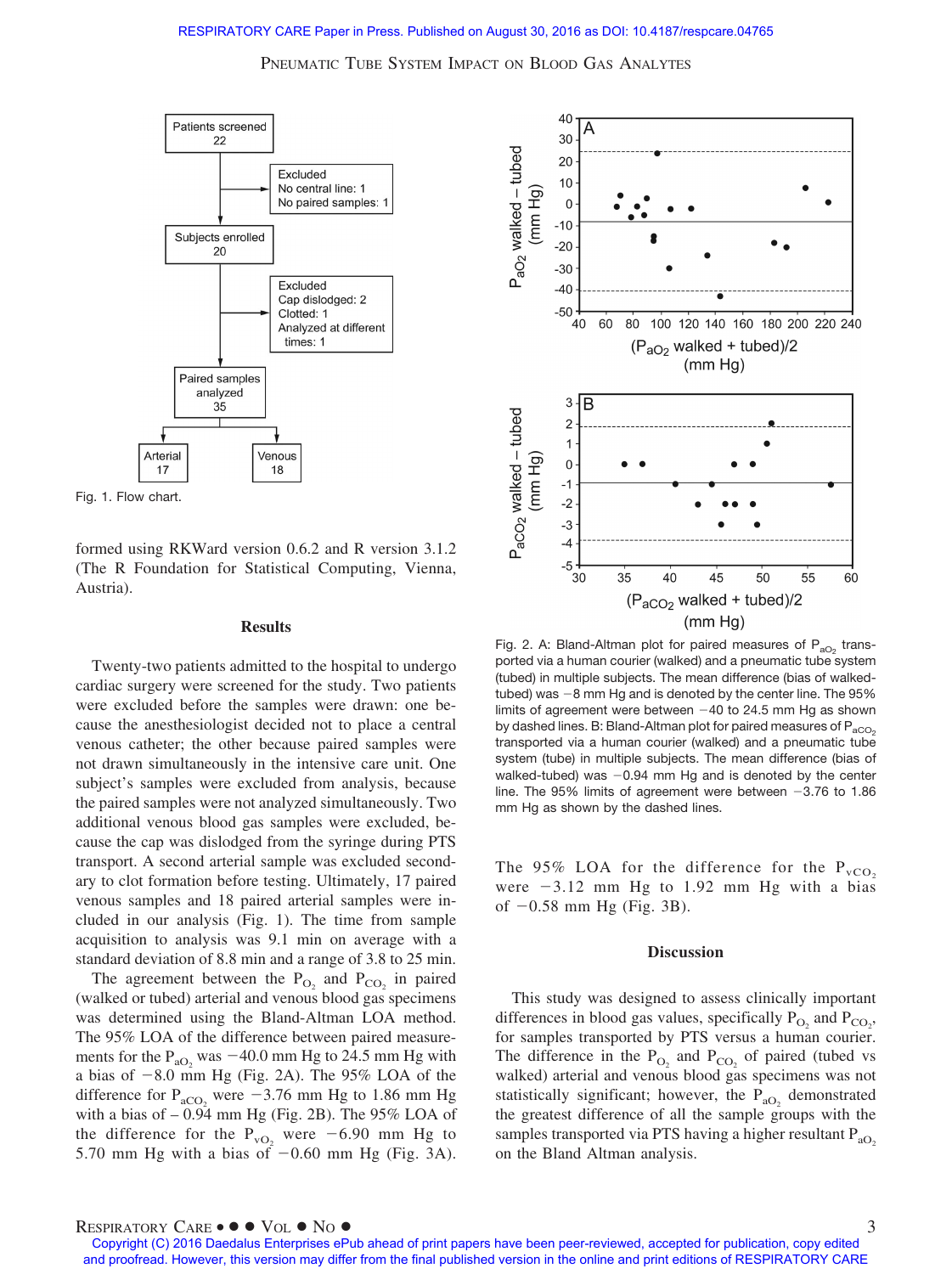PNEUMATIC TUBE SYSTEM IMPACT ON BLOOD GAS ANALYTES



Fig. 3. A: Bland-Altman plot for paired measures of  $P_{vO_2}$  transported via a human courier (walked) and a pneumatic tube system (tubed) in multiple subjects. The mean difference (bias of walked-tubed) was  $-0.6$  mm Hg and is denoted by the center line. The 95% limits of agreement were between  $-6.9$  to 5.7 mm Hg as shown by the dashed lines. B: Bland-Altman plot for paired measures of  $P_{vCO_2}$  transported via a human courier (walked) and a pneumatic tube system (tubed) in multiple subjects. The mean difference (bias of walked-tubed) was  $-0.58$ mm Hg and is denoted by the center line. The 95% limits of agreement were between  $-3.12$  to 1.92 mm Hg as shown by the dashed lines.

The  $P_{aO_2}$  increase observed in PTS-transported samples was unexpected given the care taken to minimize air contamination within the sample syringes by purging the air and sealing with a rubber stopper per the manufacturer's instructions. The PTS on our campus uses a combination of negative and positive pressures relative to atmospheric pressures similar to many PTSs used in hospital facilities worldwide. Specimen transport under these conditions may explain the  $P_{aO_2}$  increase. Ultimately, the difference is not statistically significant and is unlikely to result in altered patient care management.

Conflicting data have been published on the effects of PTS on specimen transport. In a study by Pragay et al<sup>7</sup> potassium, acidic phosphatase, pH,  $P_{CO_2}$ , and  $P_{O_2}$  were not affected by PTS transport; lactate dehydrogenase was affected by PTS transport. Other studies have also reported that pH and  $P_{CO_2}$  are not altered by PTS.<sup>4,8,13,14</sup> Collinson et al4 compared blood gas samples sent in a pressure tight container through the PTS to arterial blood gas samples analyzed immediately in the intensive care unit. There was no significant difference in blood gas analytes between paired samples. However, other studies have observed that in arterial blood gas specimens contaminated by air, the PTS affected the  $P_{aO_2}$  values.<sup>9,10,12,14</sup> Notably, an increase of 10 mm Hg or more was observed in samples with  $P_{\text{O}_2}$  < 85 mm Hg. Thus, care must be taken to remove air from blood gas specimens, especially when transported by PTS. Similar to our investigation, Keshegian et al<sup>6</sup> assessed a wide range of  $P_{aO_2}$  values in blood gas samples obtained from subjects undergoing cardiac surgery: they found an excellent correlation between specimens transported by PTS and those carried manually. Our study serves as an updated confirmation of their findings under the current practice of blood gas analysis and pneumatic tube transport.

These results support our data within a perioperative acute care environment. Other studies have utilized PTS transport from patient care areas, such as the operating room, intensive care unit, or emergency department, which may be in close proximity to the site of blood gas analysis. To our knowledge, no other investigation has emphasized the impact of PTS transport by choosing the maximal transport distance available on a large tertiary care medical campus.

The primary limitation of this study concerns sample size estimation. This estimation was determined objectively from proficiency testing samples supplied by the College of American Pathologists in the accreditation process of our blood gas laboratory. The  $P_{aO_2}$  range for these samples was approximately 60 to 150 mm Hg. High  $P_{aO_2}$ values  $(>150 \text{ mm Hg})$  were observed in 4 experimental samples. Thus, our experimental samples represented a  $P_{aO_2}$  range greater than the  $P_{O_2}$  range of specimens used in the power analysis. This discrepancy led to the large  $P_{aO_2}$ standard deviation for experimental specimens. Additionally, although we made an effort to remove all air from the blood gas syringes in this study, it is possible that air contamination remained. However, the subjects were in the cardiac-transplant intensive care unit with samples drawn and transported by experienced personnel, thereby representing a routine clinical environment for frequent blood gas analysis. Furthermore, it is important to emphasize the 5% cap malfunction in the PTS group of samples that may have clinical consequences to routine use of this method of transport on a large scale health care campus. Lastly, this study assessed a specific PTS, and the results obtained may not agree with those of a different PTS, which may limit the generalized application of our results.

Copyright (C) 2016 Daedalus Enterprises ePub ahead of print papers have been peer-reviewed, accepted for publication, copy edited and proofread. However, this version may differ from the final published version in the online and print editions of RESPIRATORY CARE